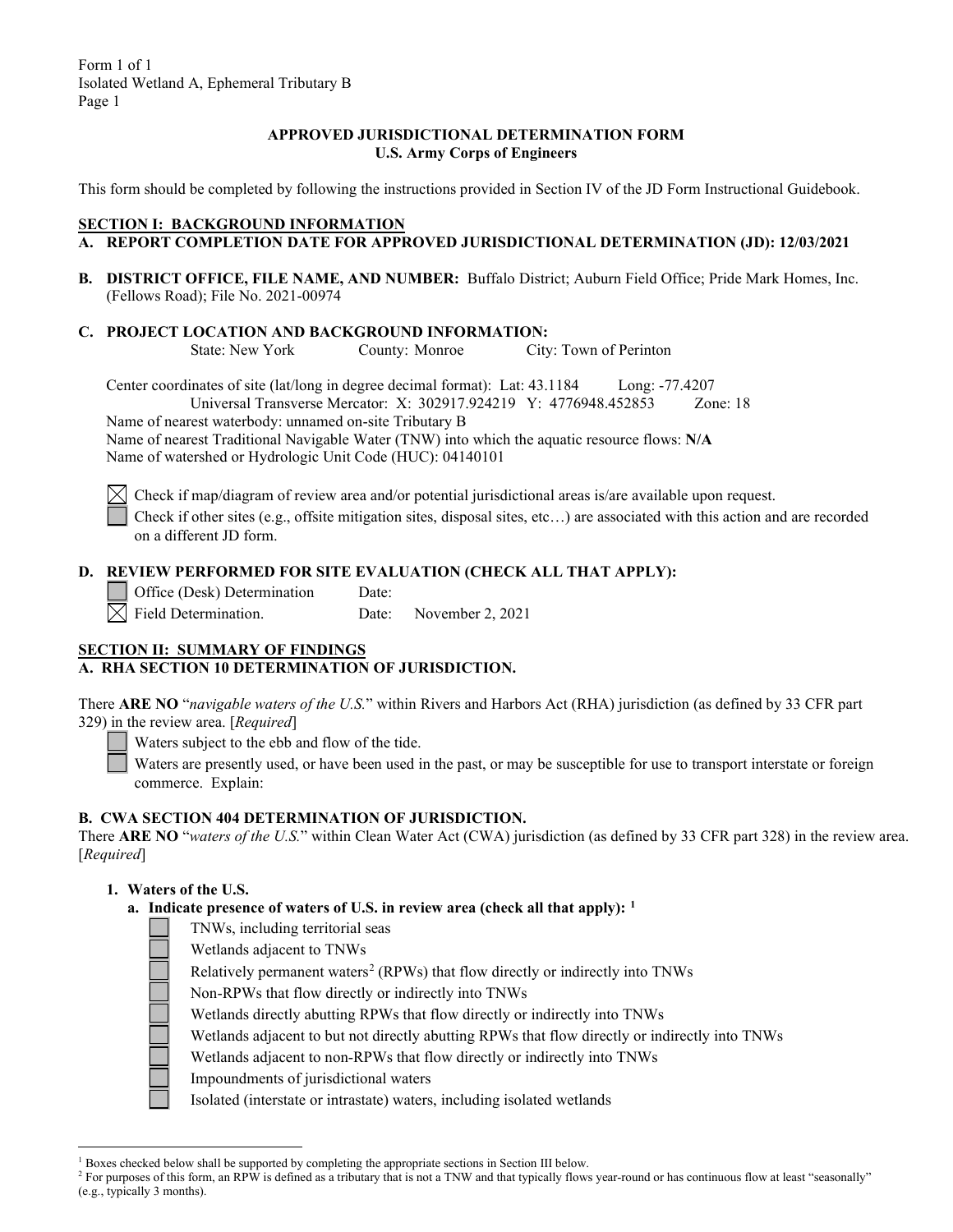- **b. Identify (estimate) size of waters of the U.S. in the review area:**
	- Non-wetland waters: linear feet: width (ft) and/or acres. Wetlands: acres.

**c. Limits (boundaries) of jurisdiction** based on: Pick List Elevation of established OHWM (if known):

#### **2. Non-regulated waters/wetlands (check if applicable):[3](#page-1-0)**

 $\boxtimes$  Potentially jurisdictional waters and/or wetlands were assessed within the review area and determined to be not jurisdictional.

Wetland A PFO 0.25 acre

Explain: This wetland established in a depressional area confined by topography. Stream B (below) flows into the wetland, but there is no outlet; therefore, Wetland A is found to be an isolated, intrastate wetland which has no interstate or foreign commerce nexus

Tributary B Ephemeral 525 linear feet

Explain: Tributary B is a shallow, discrete feature approximately 1-3 feet wide that originates off-site north of the review area and discharges into Wetland A (above). It does exhibit bed/bank in the upper reach but lacks relatively permanent flow and does not have any connectivity to downstream waters. Further, this feature does not meet federal wetland criteria. This feature has no interstate or foreign commerce nexus.

## **SECTION III: CWA ANALYSIS**

## **A. TNWs AND WETLANDS ADJACENT TO TNWs**

**The agencies will assert jurisdiction over TNWs and wetlands adjacent to TNWs. If the aquatic resource is a TNW, complete Section III.A.1 and Section III.D.1. only; if the aquatic resource is a wetland adjacent to a TNW, complete Sections III.A.1 and 2 and Section III.D.1.; otherwise, see Section III.B below**.

**1. TNW** 

Identify TNW: Summarize rationale supporting determination:

## **2. Wetland adjacent to TNW**

Summarize rationale supporting conclusion that wetland is "adjacent":

**B. CHARACTERISTICS OF TRIBUTARY (THAT IS NOT A TNW) AND ITS ADJACENT WETLANDS (IF ANY): This section summarizes information regarding characteristics of the tributary and its adjacent wetlands, if any, and it helps determine whether or not the standards for jurisdiction established under** *Rapanos* **have been met.** 

**The agencies will assert jurisdiction over non-navigable tributaries of TNWs where the tributaries are "relatively permanent waters" (RPWs), i.e. tributaries that typically flow year-round or have continuous flow at least seasonally (e.g., typically 3 months). A wetland that directly abuts an RPW is also jurisdictional. If the aquatic resource is not a TNW, but has year-round (perennial) flow, skip to Section III.D.2. If the aquatic resource is a wetland directly abutting a tributary with perennial flow, skip to Section III.D.4.** 

**A wetland that is adjacent to but that does not directly abut an RPW requires a significant nexus evaluation. Corps districts and EPA regions will include in the record any available information that documents the existence of a significant nexus between a relatively permanent tributary that is not perennial (and its adjacent wetlands if any) and a traditional navigable water, even though a significant nexus finding is not required as a matter of law.**

**If the waterbody[4](#page-1-1) is not an RPW, or a wetland directly abutting an RPW, a JD will require additional data to determine if the waterbody has a significant nexus with a TNW. If the tributary has adjacent wetlands, the** 

<span id="page-1-0"></span><sup>&</sup>lt;sup>3</sup> Supporting documentation is presented in Section III.F.

<span id="page-1-1"></span><sup>4</sup> Note that the Instructional Guidebook contains additional information regarding swales, ditches, washes, and erosional features generally and in the arid **West**.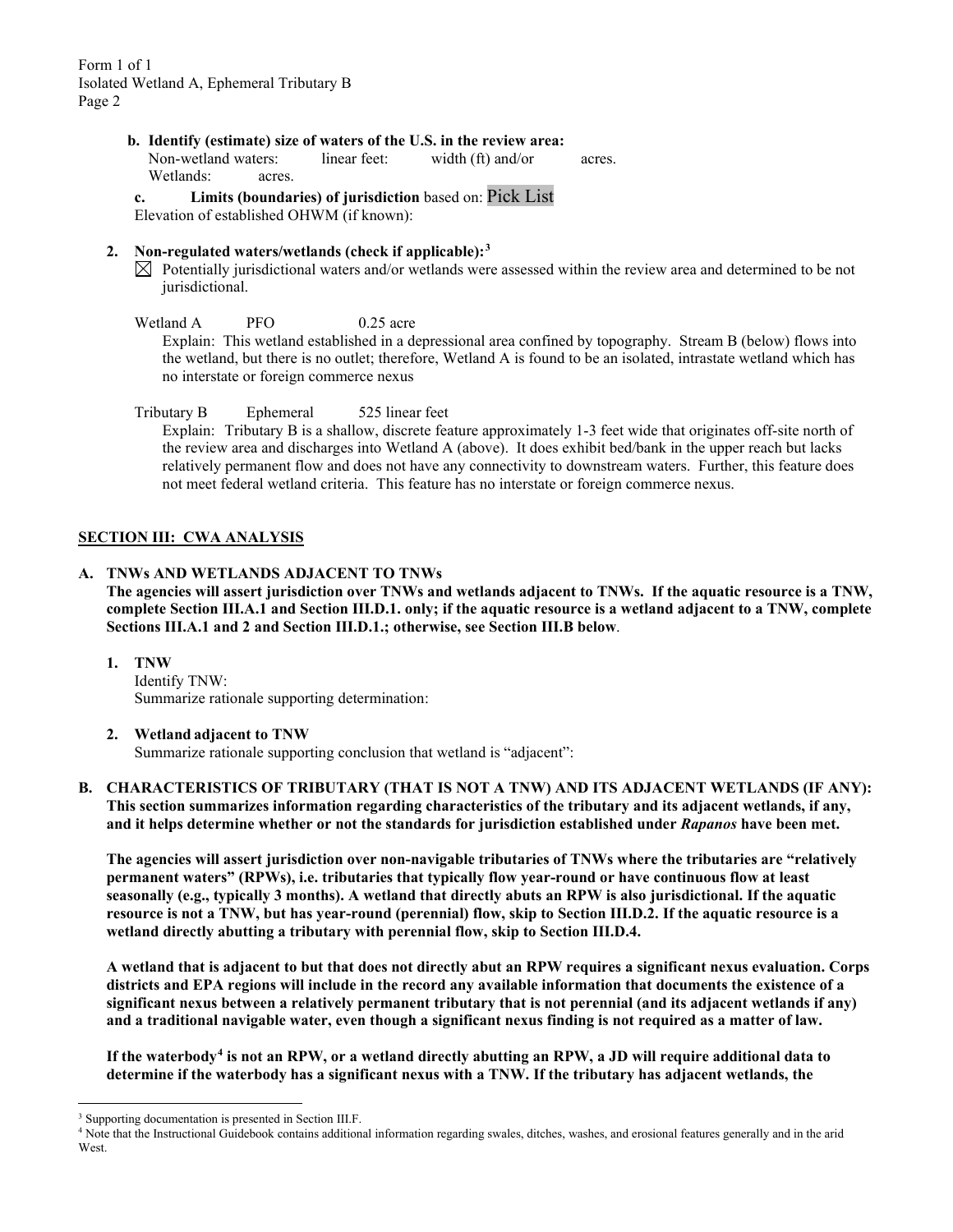> **significant nexus evaluation must consider the tributary in combination with all of its adjacent wetlands. This significant nexus evaluation that combines, for analytical purposes, the tributary and all of its adjacent wetlands is used whether the review area identified in the JD request is the tributary, or its adjacent wetlands, or both. If the JD covers a tributary with adjacent wetlands, complete Section III.B.1 for the tributary, Section III.B.2 for any onsite wetlands, and Section III.B.3 for all wetlands adjacent to that tributary, both onsite and offsite. The determination whether a significant nexus exists is determined in Section III.C below.**

- **1. Characteristics of non-TNWs that flow directly or indirectly into TNW**
	- **(i) General Area Conditions:**

| Watershed size:          | Pick List        |        |
|--------------------------|------------------|--------|
| Drainage area:           | <b>Pick List</b> |        |
| Average annual rainfall: |                  | inches |

## **(ii) Physical Characteristics:**

| □ Tributary flows through Pick List tributaries before entering TNW |
|---------------------------------------------------------------------|
|                                                                     |
|                                                                     |
| Project waters are Pick List aerial (straight) miles from TNW       |
| Project waters are Pick List aerial (straight) miles from RPW       |
|                                                                     |
|                                                                     |
|                                                                     |
|                                                                     |

(b) General Tributary Characteristics (check all that apply):

|     | <b>Tributary</b> is:<br>Natural                                                 |
|-----|---------------------------------------------------------------------------------|
|     | Artificial (man-made). Explain:                                                 |
|     | Manipulated (man-altered). Explain:                                             |
|     | Tributary properties with respect to top of bank (estimate):                    |
|     | Average width:<br>feet                                                          |
|     | Average depth:<br>feet                                                          |
|     | Average side slopes: Pick List                                                  |
|     | Primary tributary substrate composition (check all that apply):                 |
|     | <b>Silts</b><br>Sands<br>Concrete                                               |
|     | Cobbles<br>Muck<br>Gravel                                                       |
|     | <b>Bedrock</b><br>Vegetation. Type/% cover:                                     |
|     | Other. Explain:                                                                 |
|     | Tributary condition/stability [e.g., highly eroding, sloughing banks]. Explain: |
|     | Presence of run/riffle/pool complexes. Explain:                                 |
|     | Tributary geometry: Pick List                                                   |
|     | Tributary gradient (approximate average slope):<br>$\frac{0}{0}$                |
|     |                                                                                 |
| (c) | Flow:                                                                           |
|     | Tributary provides for: Pick List                                               |
|     | Estimate average number of flow events in review area/year: Pick List           |
|     | Describe flow regime:                                                           |
|     | Other information on duration and volume:                                       |
|     | Surface flow is: Pick List. Characteristics:                                    |
|     | Subsurface flow: Pick List. Explain findings:                                   |
|     | Dye (or other) test performed:                                                  |
|     | Tributary has (check all that apply):                                           |

<span id="page-2-0"></span><sup>5</sup> Flow route can be described by identifying, e.g., tributary a, which flows through the review area, to flow into tributary b, which then flows into TNW.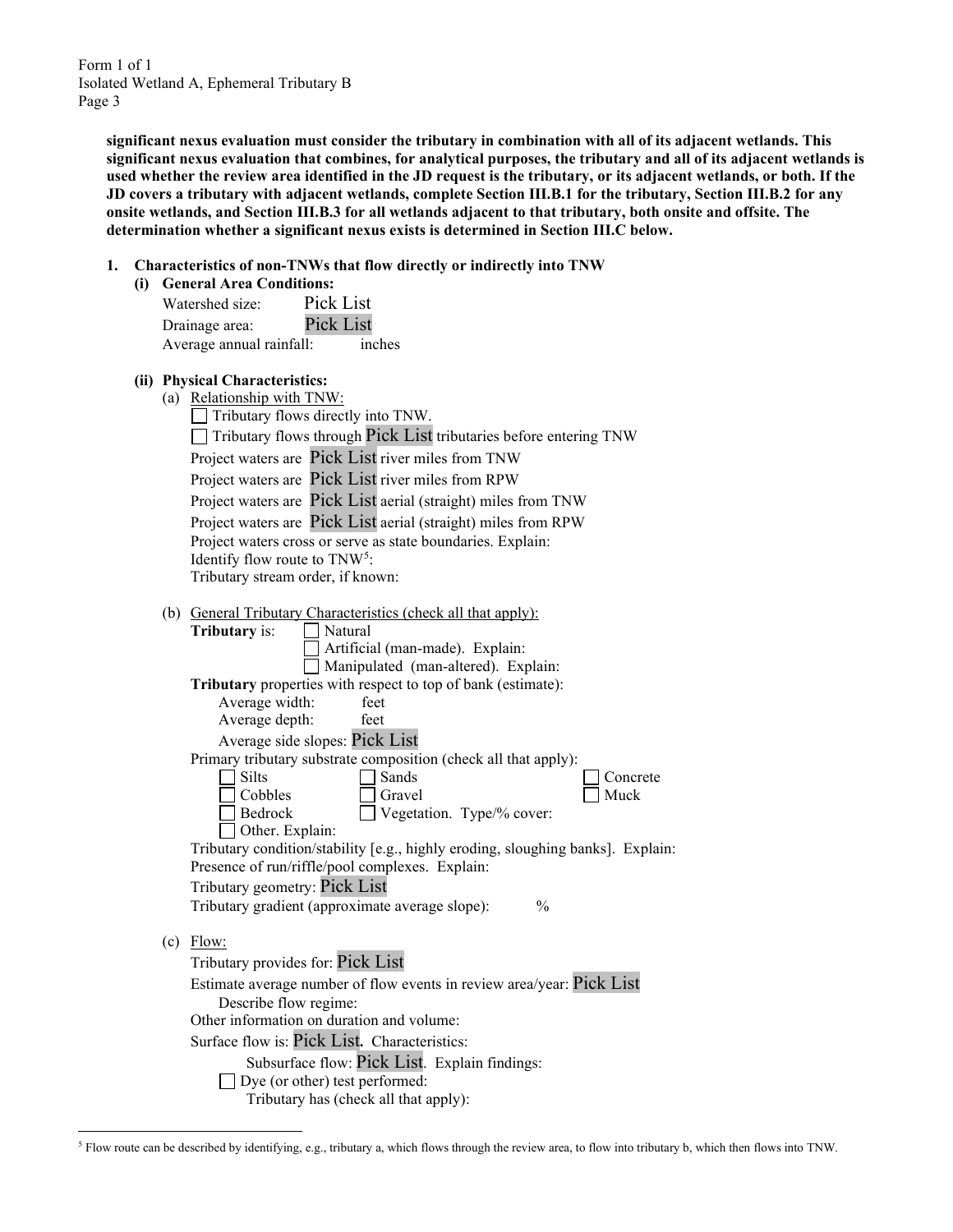|    | Bed and banks<br>OHWM <sup>6</sup> (check all indicators that apply):                                                                                 |
|----|-------------------------------------------------------------------------------------------------------------------------------------------------------|
|    | clear, natural line impressed on the bank<br>the presence of litter and debris                                                                        |
|    | destruction of terrestrial vegetation<br>changes in the character of soil<br>the presence of wrack line<br>shelving                                   |
|    | vegetation matted down, bent, or absent<br>sediment sorting                                                                                           |
|    | leaf litter disturbed or washed away<br>scour                                                                                                         |
|    | multiple observed or predicted flow events<br>sediment deposition<br>abrupt change in plant community<br>water staining                               |
|    | other (list):                                                                                                                                         |
|    | Discontinuous OHWM. <sup>7</sup> Explain:                                                                                                             |
|    | If factors other than the OHWM were used to determine lateral extent of CWA jurisdiction (check all that apply):                                      |
|    | High Tide Line indicated by:<br>Mean High Water Mark indicated by:                                                                                    |
|    | oil or scum line along shore objects<br>survey to available datum;                                                                                    |
|    | fine shell or debris deposits (foreshore)<br>physical markings;<br>physical markings/characteristics<br>vegetation lines/changes in vegetation types. |
|    | tidal gauges                                                                                                                                          |
|    | other (list):                                                                                                                                         |
|    | (iii) Chemical Characteristics:                                                                                                                       |
|    | Characterize tributary (e.g., water color is clear, discolored, oily film; water quality; general watershed                                           |
|    | characteristics, etc.). Explain:<br>Identify specific pollutants, if known:                                                                           |
|    |                                                                                                                                                       |
|    | (iv) Biological Characteristics. Channel supports (check all that apply):                                                                             |
|    | Riparian corridor. Characteristics (type, average width):<br>Wetland fringe. Characteristics:                                                         |
|    | Habitat for:                                                                                                                                          |
|    | Federally Listed species. Explain findings:                                                                                                           |
|    | Fish/spawn areas. Explain findings:<br>Other environmentally-sensitive species. Explain findings:                                                     |
|    | Aquatic/wildlife diversity. Explain findings:                                                                                                         |
| 2. | Characteristics of wetlands adjacent to non-TNW that flow directly or indirectly into TNW                                                             |
|    | <b>Physical Characteristics:</b><br>(i)                                                                                                               |
|    | (a) General Wetland Characteristics:                                                                                                                  |
|    | Properties:<br>Wetland size:                                                                                                                          |
|    | acres<br>Wetland type. Explain:                                                                                                                       |
|    | Wetland quality. Explain:                                                                                                                             |
|    | Project wetlands cross or serve as state boundaries. Explain:                                                                                         |
|    | <b>Conoral Flow Polationship with Non TNW.</b>                                                                                                        |

- (b) General Flow Relationship with Non-TNW: Flow is: Pick List. Explain: Surface flow is**:** Pick List Characteristics: Subsurface flow: Pick List. Explain findings: □ Dye (or other) test performed:
- (c) Wetland Adjacency Determination with Non-TNW:

<span id="page-3-1"></span><span id="page-3-0"></span><sup>6</sup> A natural or man-made discontinuity in the OHWM does not necessarily sever jurisdiction (e.g., where the stream temporarily flows underground, or where the OHWM has been removed by development or agricultural practices). Where there is a break in the OHWM that is unrelated to the waterbody's flow regime (e.g., flow over a rock outcrop or through a culvert), the agencies will look for indicators of flow above and below the break. 7 Ibid.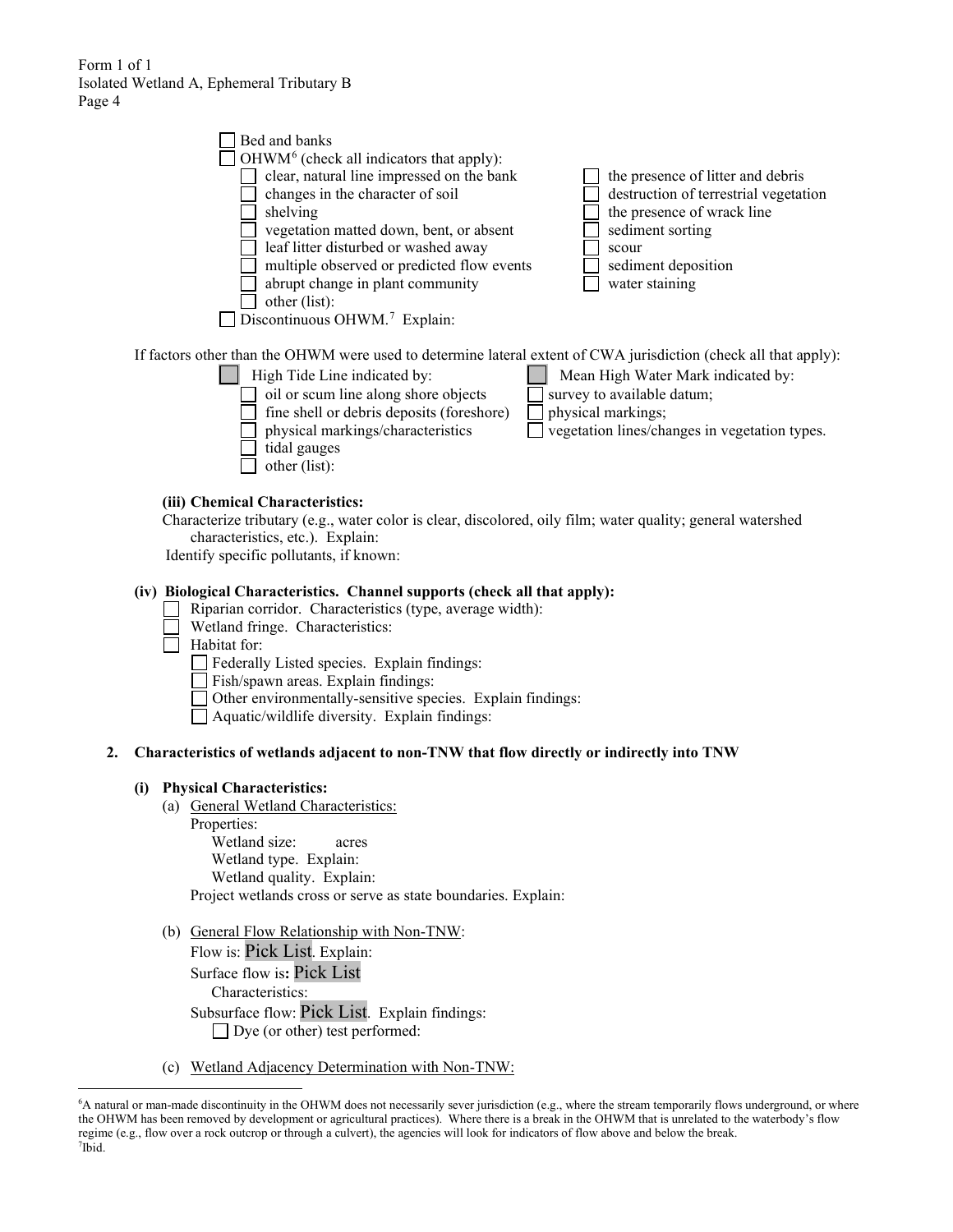| $\Box$ Directly abutting                         |  |
|--------------------------------------------------|--|
| $\Box$ Not directly abutting                     |  |
| Discrete wetland hydrologic connection. Explain: |  |
| Ecological connection. Explain:                  |  |
| Separated by berm/barrier. Explain:              |  |

(d) Proximity (Relationship) to TNW

Project wetlands are Pick List river miles from TNW.

Project waters are Pick List aerial (straight) miles from TNW.

Flow is from: Pick List**.**

Estimate approximate location of wetland as within the Pick List floodplain.

## **(ii) Chemical Characteristics:**

Characterize wetland system (e.g., water color is clear, brown, oil film on surface; water quality; general watershed characteristics; etc.). Explain: Identify specific pollutants, if known:

# **(iii)Biological Characteristics. Wetland supports (check all that apply):**

- Riparian buffer. Characteristics (type, average width):
- Vegetation type/percent cover. Explain:

 $\Box$  Habitat for:

Federally Listed species. Explain findings:

Fish/spawn areas. Explain findings:

 $\Box$  Other environmentally-sensitive species. Explain findings:

Aquatic/wildlife diversity. Explain findings:

## **3. Characteristics of all wetlands adjacent to the tributary (if any)**

All wetland(s) being considered in the cumulative analysis: Pick List Approximately () acres in total are being considered in the cumulative analysis. For each wetland, specify the following: Directly abuts? (Y/N) Size (in acres) Directly abuts? (Y/N) Size (in acres)

Summarize overall biological, chemical and physical functions being performed:

## **C. SIGNIFICANT NEXUS DETERMINATION**

**A significant nexus analysis will assess the flow characteristics and functions of the tributary itself and the functions performed by any wetlands adjacent to the tributary to determine if they significantly affect the chemical, physical, and biological integrity of a TNW. For each of the following situations, a significant nexus exists if the tributary, in combination with all of its adjacent wetlands, has more than a speculative or insubstantial effect on the chemical, physical and/or biological integrity of a TNW. Considerations when evaluating significant nexus include, but are not limited to the volume, duration, and frequency of the flow of water in the tributary and its proximity to a TNW, and the functions performed by the tributary and all its adjacent wetlands. It is not appropriate to determine significant nexus based solely on any specific threshold of distance (e.g. between a tributary and its adjacent wetland or between a tributary and the TNW). Similarly, the fact an adjacent wetland lies within or outside of a floodplain is not solely determinative of significant nexus.** 

**Draw connections between the features documented and the effects on the TNW, as identified in the** *Rapanos* **Guidance and discussed in the Instructional Guidebook. Factors to consider include, for example:**

- Does the tributary, in combination with its adjacent wetlands (if any), have the capacity to carry pollutants or flood waters to TNWs, or to reduce the amount of pollutants or flood waters reaching a TNW?
- Does the tributary, in combination with its adjacent wetlands (if any), provide habitat and lifecycle support functions for fish and other species, such as feeding, nesting, spawning, or rearing young for species that are present in the TNW?
- Does the tributary, in combination with its adjacent wetlands (if any), have the capacity to transfer nutrients and organic carbon that support downstream foodwebs?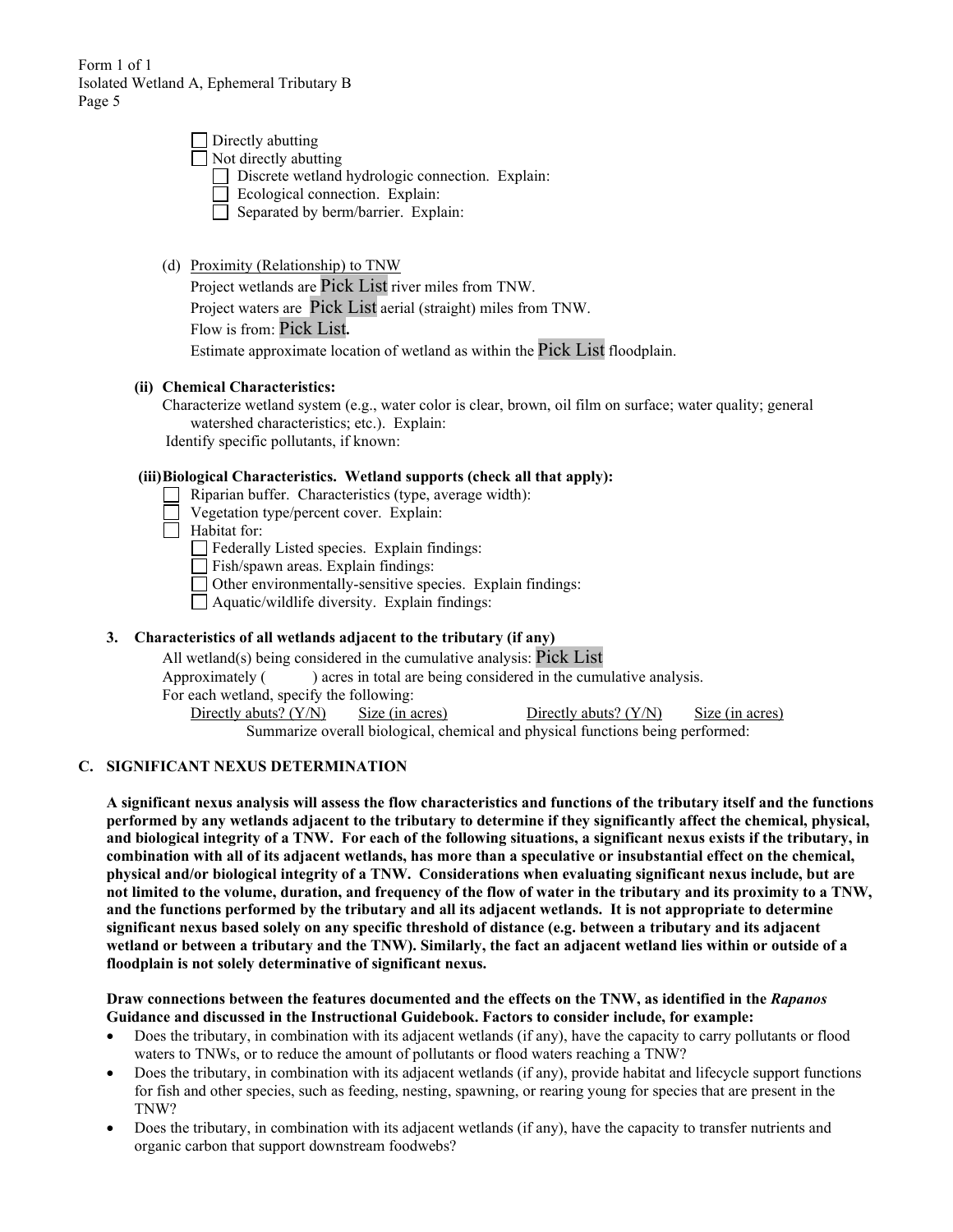> • Does the tributary, in combination with its adjacent wetlands (if any), have other relationships to the physical, chemical, or biological integrity of the TNW?

#### **Note: the above list of considerations is not inclusive and other functions observed or known to occur should be documented below:**

- **1. Significant nexus findings for non-RPW that has no adjacent wetlands and flows directly or indirectly into TNWs.** Explain findings of presence or absence of significant nexus below, based on the tributary itself, then go to Section III.D:
- **2. Significant nexus findings for non-RPW and its adjacent wetlands, where the non-RPW flows directly or indirectly into TNWs.** Explain findings of presence or absence of significant nexus below, based on the tributary in combination with all of its adjacent wetlands, then go to Section III.D: .
- **3. Significant nexus findings for wetlands adjacent to an RPW but that do not directly abut the RPW.** Explain findings of presence or absence of significant nexus below, based on the tributary in combination with all of its adjacent wetlands, then go to Section III.D:

## **D. DETERMINATIONS OF JURISDICTIONAL FINDINGS. THE SUBJECT WATERS/WETLANDS ARE (CHECK ALL THAT APPLY):**

**1. TNWs and Adjacent Wetlands.** Check all that apply and provide size estimates in review area: TNWs: linear feet width (ft), Or, acres. Wetlands adjacent to TNWs: acres.

## **2. RPWs that flow directly or indirectly into TNWs.**

Tributaries of TNWs where tributaries typically flow year-round are jurisdictional. Provide data and rationale indicating that tributary is perennial: .

Tributaries of TNW where tributaries have continuous flow "seasonally" (e.g., typically three months each year) are jurisdictional. Data supporting this conclusion is provided at Section III.B. Provide rationale indicating that tributary flows seasonally:

Provide estimates for jurisdictional waters in the review area (check all that apply):

- Tributary waters: linear feet width (ft).
- Other non-wetland waters: acres.
	- Identify type(s) of waters:

#### **3. Non-RPWs[8](#page-5-0) that flow directly or indirectly into TNWs.**

Waterbody that is not a TNW or an RPW, but flows directly or indirectly into a TNW, and it has a significant nexus with a TNW is jurisdictional. Data supporting this conclusion is provided at Section III.C.

Provide estimates for jurisdictional waters within the review area (check all that apply):

- Tributary waters: linear feet width (ft).
- **d** Other non-wetland waters: acres.

Identify type(s) of waters:

#### **4. Wetlands directly abutting an RPW that flow directly or indirectly into TNWs.**

Wetlands directly abut RPW and thus are jurisdictional as adjacent wetlands.

- Wetlands directly abutting an RPW where tributaries typically flow year-round. Provide data and rationale indicating that tributary is perennial in Section III.D.2, above. Provide rationale indicating that wetland is directly abutting an RPW:
- $\mathcal{L}$ Wetlands directly abutting an RPW where tributaries typically flow "seasonally." Provide data indicating that tributary is seasonal in Section III.B and rationale in Section III.D.2, above. Provide rationale indicating that wetland is directly abutting an RPW:

<span id="page-5-0"></span>Provide acreage estimates for jurisdictional wetlands in the review area: acres.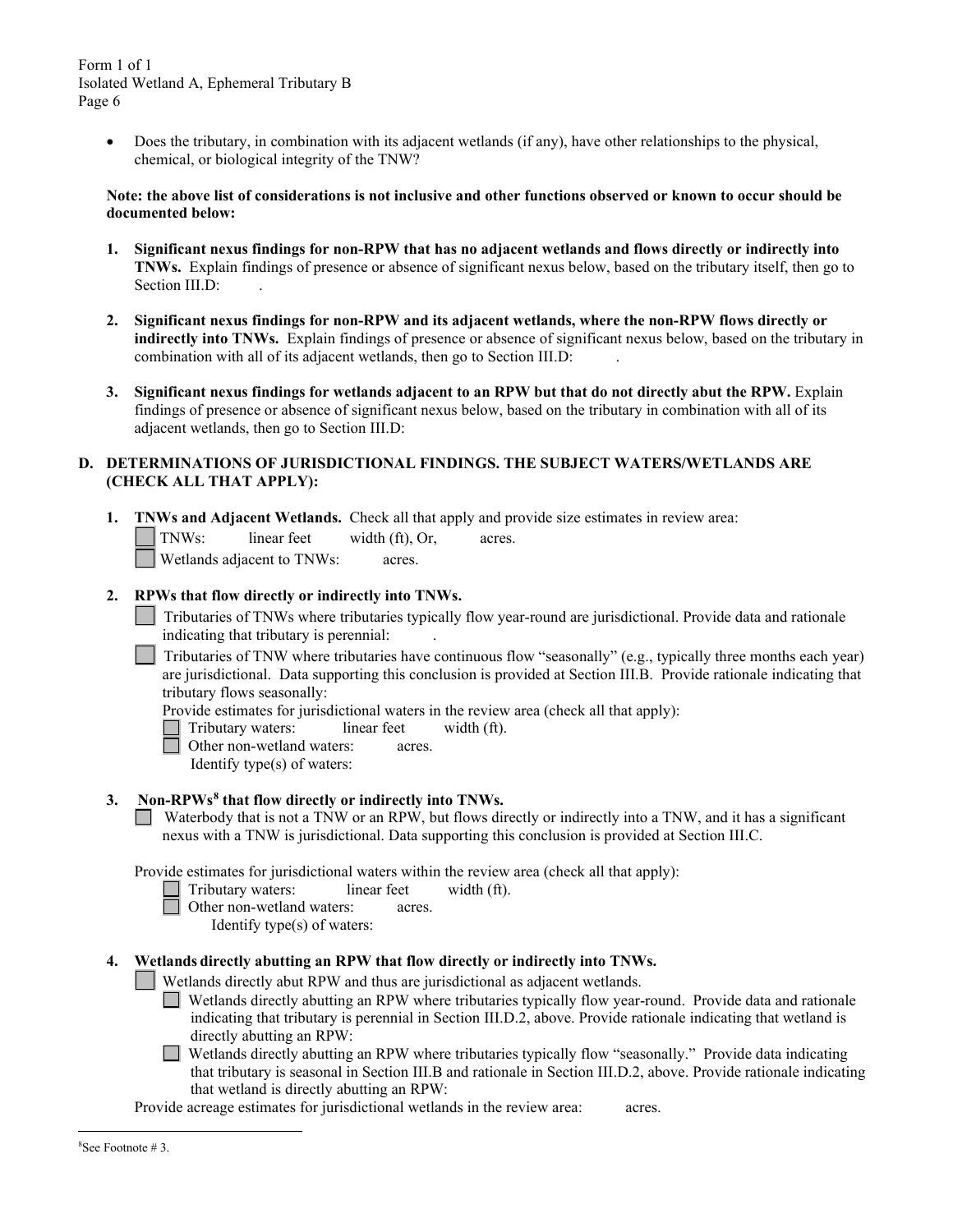**5. Wetlands adjacent to but not directly abutting an RPW that flow directly or indirectly into TNWs.**

Wetlands that do not directly abut an RPW, but when considered in combination with the tributary to which they are adjacent and with similarly situated adjacent wetlands, have a significant nexus with a TNW are jurisidictional. Data supporting this conclusion is provided at Section III.C.

Provide acreage estimates for jurisdictional wetlands in the review area: acres.

#### **6. Wetlands adjacent to non-RPWs that flow directly or indirectly into TNWs.**

Wetlands adjacent to such waters, and have when considered in combination with the tributary to which they are adjacent and with similarly situated adjacent wetlands, have a significant nexus with a TNW are jurisdictional. Data supporting this conclusion is provided at Section III.C.

Provide estimates for jurisdictional wetlands in the review area: acres.

#### **7. Impoundments of jurisdictional waters. [9](#page-6-0)**

As a general rule, the impoundment of a jurisdictional tributary remains jurisdictional.

Demonstrate that impoundment was created from "waters of the U.S.," or

Demonstrate that water meets the criteria for one of the categories presented above (1-6), or

Demonstrate that water is isolated with a nexus to commerce (see E below).

## **E. ISOLATED [INTERSTATE OR INTRA-STATE] WATERS, INCLUDING ISOLATED WETLANDS, THE USE, DEGRADATION OR DESTRUCTION OF WHICH COULD AFFECT INTERSTATE COMMERCE, INCLUDING ANY SUCH WATERS (CHECK ALL THAT APPLY):[10](#page-6-1)**

which are or could be used by interstate or foreign travelers for recreational or other purposes.

from which fish or shellfish are or could be taken and sold in interstate or foreign commerce.

which are or could be used for industrial purposes by industries in interstate commerce.

Interstate isolated waters.Explain:

Other factors.Explain:

#### **Identify water body and summarize rationale supporting determination:** .

Provide estimates for jurisdictional waters in the review area (check all that apply):

Tributary waters: linear feet width (ft).

Other non-wetland waters: acres.

Identify type(s) of waters:

 $\Box$  Wetlands: acres.

<span id="page-6-0"></span><sup>&</sup>lt;sup>9</sup> To complete the analysis refer to the key in Section III.D.6 of the Instructional Guidebook.

<span id="page-6-1"></span>**<sup>10</sup> Prior to asserting or declining CWA jurisdiction based solely on this category, Corps Districts will elevate the action to Corps and EPA HQ for review consistent with the process described in the Corps/EPA** *Memorandum Regarding CWA Act Jurisdiction Following Rapanos.*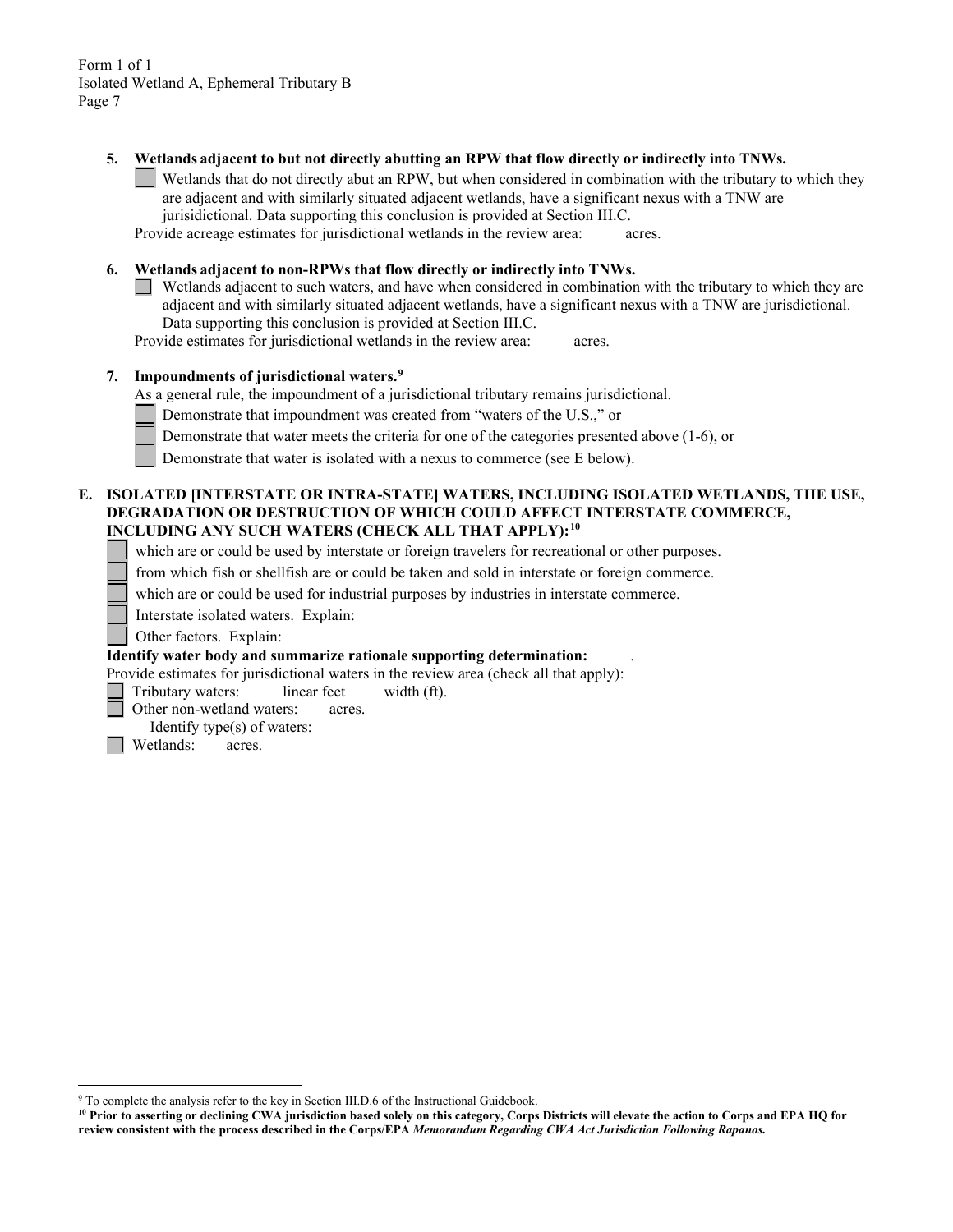#### **F. NON-JURISDICTIONAL WATERS, INCLUDING WETLANDS (CHECK ALL THAT APPLY):**

- If potential wetlands were assessed within the review area, these areas did not meet the criteria in the 1987 Corps of Engineers Wetland Delineation Manual and/or appropriate Regional Supplements.
- **Review area included isolated waters with no substantial nexus to interstate (or foreign) commerce. Prior to the Jan 2001 Supreme Court decision in "***SWANCC***," the review area would have been regulated based solely on the "Migratory Bird Rule" (MBR).**

Waters do not meet the "Significant Nexus" standard, where such a finding is required for jurisdiction. Explain:  $\boxtimes$  Other: (explain, if not covered above): Wetland A

The 1951 historic aerial shows the entire subject site and surrounding area as active agriculture land. Tributary B (below) and Wetland A are easily identified with no apparent connection to the off-site perennial stream south of the review area boundary. The 1969 and 1971 aerials show the parcel still in active agriculture and suggest Wetland A connectivity to the off-site wetland/stream system south of the review area. The 2002 aerial shows the parcel is no longer actively farmed and early successional vegetation is establishing. The 2005 and 2009 aerials depict Wetland A connectivity to the off-site wetland/stream system to the south. Dense canopy in later aerials conceal wetland and stream features on the site.

The USACE conducted a site visit on November 2, 2021. The entire boundary of Wetland A was walked. This wetland established in a depressional area confined by topography. Trash, tires, glass, rock, and other debris has been dumped along the wetland's southwestern boundary. The entire southern boundary of the review area along the hedgerow was investigated to determine any connectivity to the wetland complex to the south. There may have been a connection in prior decades as the historical aerials suggest, but active farming on the southern adjacent parcel has eliminated any connectivity. Tributary B (below) flows into the wetland as all of the aerial photos depict, but there is no outlet to downstream waters.

According to the Web Soil Survey, Wetland A established in Ontario loam, 3 to 8 percent slopes which have a hydric rating of 0. Using the Google Earth measuring tool, Wetland A is approximately 500 feet from the off-site tributary to the south and approximately 400 feet from the on-site tributary A to the east.

Based on the above information, Wetland A is found to be an isolated, intrastate wetland which has no interstate or foreign commerce nexus and does not meet adjacency criteria. Further, due to topography and distance to the nearest tributary, the presence of a shallow subsurface flow connection is very unlikely

Provide acreage estimates for non-jurisdictional waters in the review area, where the sole potential basis of jurisdiction is the MBR factors (i.e., presence of migratory birds, presence of endangered species, use of water for irrigated agriculture), using best professional judgment (check all that apply):

 $\boxtimes$  Non-wetland waters (i.e., rivers, streams):

Tributary B (ephemeral)  $\pm 525$  linear feet 1-3 feet wide

Explain: Tributary B is a shallow, discrete feature approximately 1-3 feet wide that originates off-site north of the review area and discharges into Wetland A (described above). The tributary was walked north from the Wetland A discharge point and found that it lacks relatively permanent flow but does exhibit bed/bank in the upper reach where topography elevates and flattens with no bed and bank in the lower reach. Investigation of the Wetland A boundary found that Tributary B does not have any connectivity to downstream waters (see details above in the Wetland A description). Further, this feature does not meet federal wetland criteria. This feature has no interstate or foreign commerce nexus**.**

| Lakes/ponds:              | acres. |                                       |
|---------------------------|--------|---------------------------------------|
| Other non-wetland waters: |        | acres. List type of aquatic resource: |
| $\boxtimes$ Wetlands:     |        |                                       |
| Wetland A                 | PF∩    | $0.25$ acre                           |

Provide acreage estimates for non-jurisdictional waters in the review area that do not meet the "Significant Nexus" standard, where such a finding is required for jurisdiction (check all that apply):

Non-wetland waters (i.e., rivers, streams): linear feet, width (ft). Lakes/ponds: acres.

Other non-wetland waters: acres. List type of aquatic resource:

Wetlands: acres.